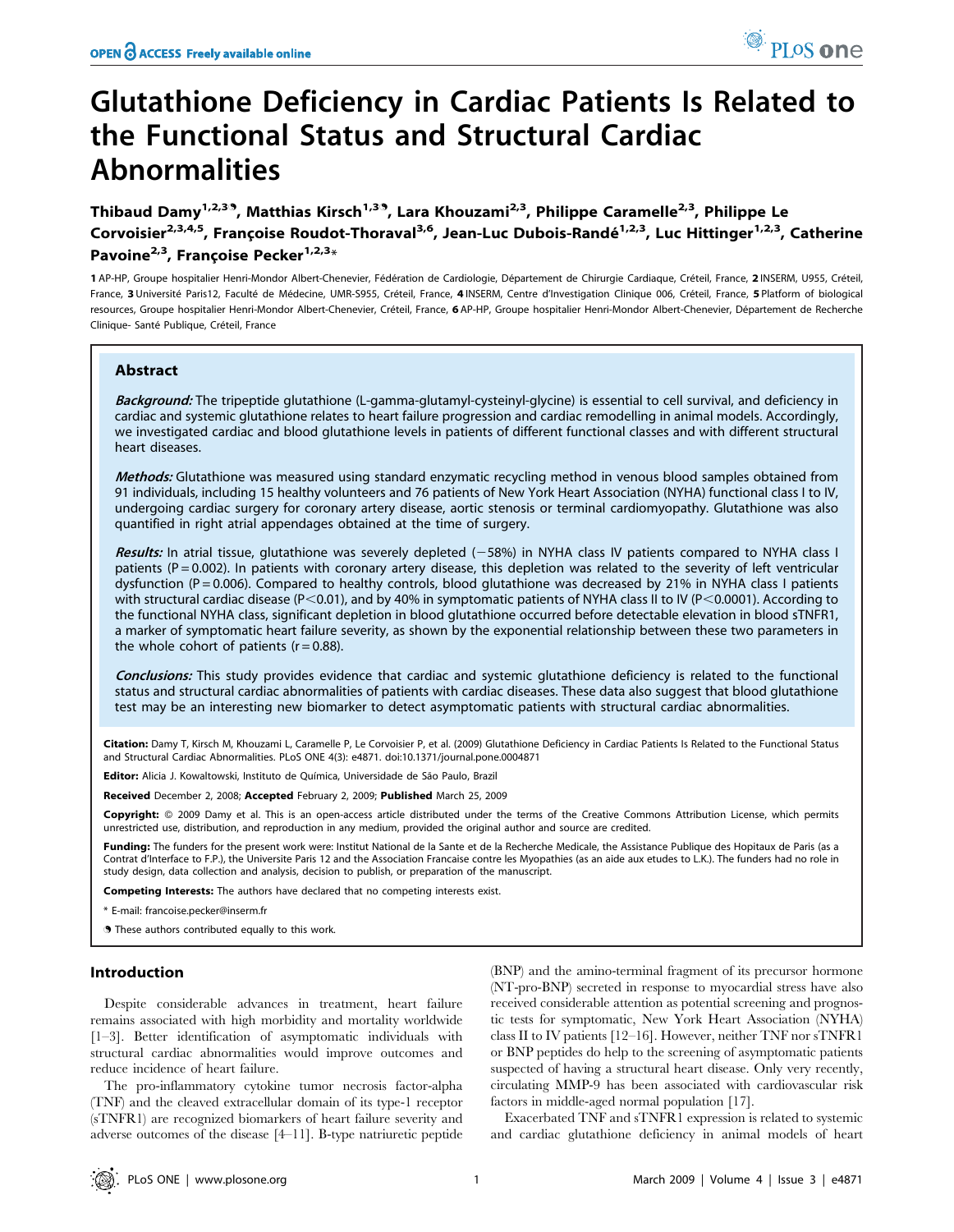failure [18,19], and in advanced heart failing patients [19,20]. In fact, the antioxidant tripeptide glutathione (L-gamma-glutamyl– cysteinyl–glycine) is essential for vascular and cardiac function [19,20], and determines cell survival [21,22].

We hypothesized that functional status and cardiac structural remodelling of patients were related to glutathione deficiency. The purpose of the present study was to explore the glutathione levels in cardiac tissue and blood of patients with cardiac structural abnormalities in relation to NYHA functional classification, left ventricular ejection fraction (LVEF) and blood sTNFR1.

## Methods

## Patients

The study included 76 patients undergoing cardiac surgery (coronary artery bypass grafting, aortic valve replacement, orthotopic heart transplantation and ventricular assist device implantation) from 2004 to 2007. Clinical data and transthoracic echocardiographies (Vivid 7, GE, Norway), using american society of echocardiography recommendations [23], were obtained for all individuals. To distinguish patients with systolic LV dysfunction from those with preserved LV function, we used as cut-off value 45% LVEF, which is the mean of the 40–50% range proposed by the new ESC guidelines [24]. Permanent atrial fibrillation was defined as long standing atrial fibrillation in which cardioversion had failed or had been foregone, according to the ESC guidelines [25]. Venous blood samples and right atrial appendages were obtained from patients undergoing cardiac surgery for coronary artery bypass graft or aortic valve replacement with cardiopulmonary bypass. Blood samples only were obtained from patients undergoing left ventricular assist device implantation. Right atrial specimen and 2 venous blood samples were taken into cryotubes at initiation of cardiopulmonary bypass, immediately frozen in liquid nitrogen and stored at  $-80^{\circ}$ C until use. Patients with sepsis, endocarditis, renal failure or impaired liver function were excluded.

Fifteen healthy volunteers were recruited by the Centre d'Investigation Clinique of the Hôpital Henri Mondor. Blood samples obtained from each fasting volunteer, clinical data, and transthoracic echocardiographies were processed as described above for patients. Volunteers included 8 males and 7 females with mean age of  $52\pm4$  years (range: 30–70 years), mean LVEF of  $61.6 \pm 1.4\%$  (range: 55–68%), mean blood glutathione level of  $2.13\pm0.4$  (range: 1.84–2.36 mM) and mean blood sTNFR1 level of  $0.25 \pm 0.01$  ng/ml (range: 0.20–0.33 ng/ml).

All patients had given written informed consent before surgical procedures were performed. All studies are conformed to the Declaration of Helsinki and were approved by our institutional ethics committee (AP-HP, Groupe hospitalier Henri-Mondor Albert-Chenevier, Créteil, F-94010, France).

#### Assays for glutathione and sTNFR1

Atrial tissue samples were cut into  $20 \mu m$  sections. Homogenates were prepared from 5 frozen sections of each sample by homogenization at  $4^{\circ}$ C, in 200 µl of 50 mM Hepes, pH 7.4, containing protease inhibitors  $(1 \text{ mM PMSF}, 2 \mu g / \text{ ml } \text{leupeptin},$  $2 \mu g$  ml aprotinin), using a Qiagen TissueLyzer.

Glutathione was measured in atrial homogenates or whole blood according to a modification of Tietze's recycling assay [26] as previously used [18] and as thoroughly described by Rahman et al. [27]. In short, it is a spectrophotometric/microplate reader assay method, relying on oxidation of reduced glutathione (GSH) by the sulfhydryl reagent 5,5'-dithio-bis(2-nitrobenzoic acid) (DTNB) to form the yellow derivative  $5'$ -thio-2-nitrobenzoic acid (TNB), measurable at 405 nm. Glutathione disulfide (GSSG) is recycled to GSH by glutathione reductase in the presence of NADPH. This method is simple, convenient, sensitive, accurate and rapid, and can assay glutathione in whole blood and tissues. In addition, it uses sulfosalicylic acid for sample preparation, which inhibits gammaglutamyl transferase and limits glutathione loss [27].

sTNFR1 was quantified in whole blood with ELISA kits (Quantikine, R&D Systems).

#### Statistical analysis

Results are given as means $\pm$ sem. Continuous data were analyzed by Mann-Whitney test or Kruskal-Wallis test combined with Dunn post-test, as appropriate (Prism, GraphPad Software Inc). Discontinuous data were analyzed using a Chi square test. Differences were considered statistically significant at  $P<0.05$  (two tailed). We determined the cut-off values of blood glutathione and blood sTNFR1 level to discriminate cardiac patients (NYHA class I to IV) from healthy controls by constructing receiver operating characteristics (ROC) curves relating each marker to NYHA class. Areas under the ROC curves (AUROCs) are given with their 95% confidence intervals. Cut-off values were chosen to optimize the couple of values sensitivity/specificity.

## Results

#### Clinical and biological characteristics of the patients

The clinical and biological characteristics of the 76 patients undergoing surgery for dilated cardiomyopathy (transplantation or mechanical assist device implantation;  $n = 8$ ), aortic valve stenosis  $(AS; n = 25)$  or coronary artery disease  $(CAD; n = 43)$  are reported in Table 1. Patients with CAD and patients with AS constituted the two principal groups of our cohort. The three groups had cardiac structural abnormalities. Patients with CAD and patients with dilated cardiomyopathy had reduced LVEF while AS patients displayed significant hypertrophy of septal (ST) and posterior (PWT) end-diastolic walls but preserved LVEF (Table 1). In the cohort, 22% of the patients were of functional NYHA class I, 31% of NYHA class II, 29% of NYHA class III and 18% of NYHA class IV. As compared to healthy controls (mean LVEF of  $62 \pm 1\%$  and mean age of  $52\pm4$  years), patients of NYHA class I had a preserved LVEF (Fig. 1A). In patients of NYHA class II to IV, LVEF declined progressively, but only patients of NYHA class III and IV had statistically depressed LVEF, with mean values approaching  $40\pm3\%$ and  $25\pm4\%$ , respectively (Fig. 1A), related to a 3- to 5-fold elevation in blood sTNFR1 level as compared to healthy controls (Fig. 1B). Of note, mean blood sTNFR1 level in NYHA class I patients was not statistically different from that of healthy controls (Fig. 1B).

#### Right atrial glutathione in patients with cardiac disease

Compared to patients of NYHA class I, patients of NYHA class II and III displayed quite preserved right atrial glutathione content (Fig. 2). In contrast, patients of NYHA class IV demonstrated a dramatic 58% depletion in atrial tissue glutathione, dropping to  $1.0\pm0.2$  nmol glutathione/mg tissue to be compared to  $2.4\pm0.2$  nmol glutathione/mg tissue in NYHA class I patients  $(P = 0.002)$  (Fig. 2). Of note, as previously pointed out by Carnes et al [28], patients with permanent atrial fibrillation displayed a significant decrease in atrial glutathione content compared to patients with sinus rhythm  $(1.1 \pm 0.3 \text{ vs } 2.1 \pm 0.2 \text{ nmol/mg})$  tissue, respectively;  $P<0.05$ ) (Table 1).

Next, we considered separately the two principal CAD and AS groups of patients, redistributed into 2 subgroups according to their LV function, after excluding patients with permanent atrial fibrillation. The subgroup of CAD patients with LVEF decline  $(\leq 45\%)$  displayed 40% deficiency in atrial glutathione content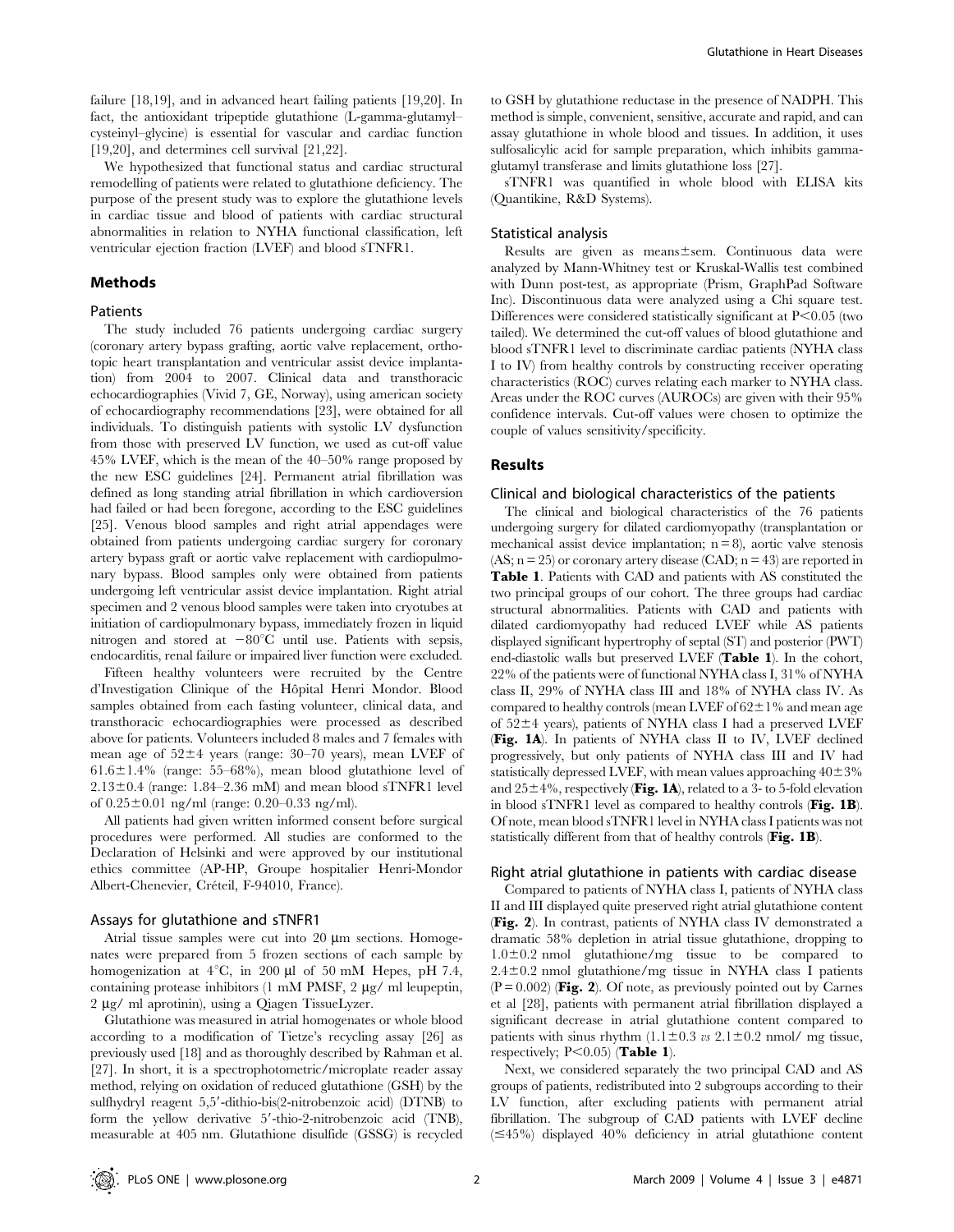Table 1. Baseline characteristics of patients undergoing cardiac surgery.

| <b>Parameters</b>  |                                   | All patients   | CAD            | <b>AS</b>      | P-value   |
|--------------------|-----------------------------------|----------------|----------------|----------------|-----------|
| <b>Demographic</b> |                                   |                |                |                |           |
|                    | Male/ female (n/ n)               | 60/16          | 37/6           | 15/10          | 0.01      |
|                    | Age (years)                       | $66 + 1$       | $62 + 2$       | $75 \pm 2$     | < 0.0001  |
|                    | NYHA (mean)                       | $2.3 \pm 0.1$  | $2.2 + 0.2$    | $2.6 + 0.2$    | <b>NS</b> |
|                    | NYHA class I (%)                  | 22             | 31             | 5              |           |
|                    | NYHA class II (%)                 | 31             | 31             | 42             |           |
|                    | NYHA class III (%)                | 29             | 26             | 37             |           |
|                    | NYHA class IV (%)                 | 18             | 12             | 16             |           |
| <b>Clinical</b>    |                                   |                |                |                |           |
|                    | Hypertension (%)                  | 56             | 64             | 36             | <b>NS</b> |
|                    | Hypercholesterolemia (%)          | 56             | 81             | 47             | 0.03      |
|                    | Diabetes mellitus (%)             | 35             | 45             | 17             | <b>NS</b> |
|                    | Permanent atrial fibrillation (%) | 12             | 5              | 24             | 0.01      |
| Echocardiographic  |                                   |                |                |                |           |
|                    | LVEF (%)                          | $45 + 2$       | $45 + 2$       | $53 + 4$       | 0.06      |
|                    | LVEDD (mm)                        | $54 \pm 1$     | $55 + 2$       | $50 \pm 2$     | 0.04      |
|                    | iLVEDD ( $mm.cm^{-2}$ )           | $30 \pm 1$     | $30 \pm 1$     | $29 + 1$       | <b>NS</b> |
|                    | ST (mm)                           | $11.6 \pm 0.4$ | $10.3 \pm 0.4$ | $13.3 \pm 0.7$ | 0.0001    |
|                    | PWT (mm)                          | $10.8 + 0.4$   | $9.8 + 0.4$    | $12.1 \pm 0.6$ | 0.002     |
|                    | LA diameter (mm)                  | $41 + 2$       | $41 \pm 2$     | $42 + 3$       | <b>NS</b> |
|                    | Systolic PAP (mm Hg)              | $44 + 2$       | $42 + 4$       | $43 + 3$       | <b>NS</b> |
| <b>Medication</b>  |                                   |                |                |                |           |
|                    | Beta-blockers (%)                 | 51             | 71             | 22             | 0.0005    |
|                    | ACE inhibitors (%)                | 35             | 50             | 11             | <b>NS</b> |
|                    | AT-II type 1 R antagonists (%)    | 21             | 20             | 22             | <b>NS</b> |
|                    | Diuretics (%)                     | 48             | 43             | 57             | <b>NS</b> |
|                    | Aldosterone antagonists (%)       | 16             | 20             | 9              | <b>NS</b> |
|                    | Statin (%)                        | 60             | 77             | 35             | 0.001     |
| <b>Surgical</b>    |                                   |                |                |                |           |
|                    | Not urgent surgery, n(%)          | 83             | 81             | 100            | 0.02      |
| <b>Biochemical</b> |                                   |                |                |                |           |
|                    | $CRP$ (mg/ $I)$                   | $11 + 2$       | $11 \pm 3$     | $11 \pm 6$     | <b>NS</b> |
|                    | Haemoglobin (g/ dl)               | $13.1 \pm 0.2$ | $13.3 \pm 0.3$ | $12.8 \pm 0.5$ | <b>NS</b> |
|                    | Total bilirubin (mg/ dl)          | $17 + 2$       | $18 \pm 3$     | $17 + 3$       | <b>NS</b> |
|                    | Creatinine (µmol/ l)              | $106 + 5$      | $109 + 8$      | $100 + 6$      | <b>NS</b> |

CAD: patients with coronary artery diseases; AS: patients with aortic valve stenosis; LVEF: left ventricular ejection fraction; LVEDD: left ventricular end diastolic diameter; iLVEDD: indexed LVEDD; ST: end-diastolic septal wall thickness; PWT: end-diastolic posterior wall thickness; LAD: left atrial diameter; PAP: pulmonary artery pressure; CRP: C-reactive protein. In CAD and AS, blood glutathione was not correlated with the age (p = 0.46). Data are given as mean or percentage  $\pm$ sem. P-values refer to the comparisons between CAD and AS patients.

doi:10.1371/journal.pone.0004871.t001

compared to the subgroup having preserved LVEF  $(>\!\!45\%)$  $(1.72\pm0.2 \text{ vs } 2.9\pm0.4 \text{ nmol}$  glutathione/mg tissue, respectively; Fig. 3A). Indeed, atrial glutathione in CAD patients was positively correlated with LVEF  $(r = 0.48, P = 0.007)$  (Fig. 3B). In contrast, atrial glutathione content in AS patients was rather low, independently of the LV function  $(2.2\pm0.5 \text{ and } 2.4\pm0.3 \text{ nmol}$  glutathione/ mg tissue for  $>45\%$  and  $\leq 45\%$  LVEF, respectively; Fig. 3A).

## Blood glutathione deficiency in patients with cardiac disease

Compared to healthy controls, patients of NYHA class I displayed a significant  $21\%$  decrease in blood glutathione (P<0.0001) (Fig. 4A). Compared to patients of NYHA class I, patients of NYHA class II to IV displayed larger depletion in blood glutathione  $(P = 0.005)$  with a mean 40% decrease below the control value  $(P<0.0001)$ . When considering separately the two CAD and AS groups of patients, blood glutathione level was found significantly lower than that of healthy controls, independently of the LVEF value (Fig. 4B).The decrease in blood glutathione was exponentially correlated with the increase in blood sTNFR1 level in the whole cohort of patients  $(r=0.88;$  Fig. 5). Interestingly, significant depletion in blood glutathione occurred before detectable elevation in blood sTNFR1. To examine, whether or not ageing might influence our findings, patients were divided into two groups, younger patients ( $\leq 65$  years) and older patients ( $> 65$  years). The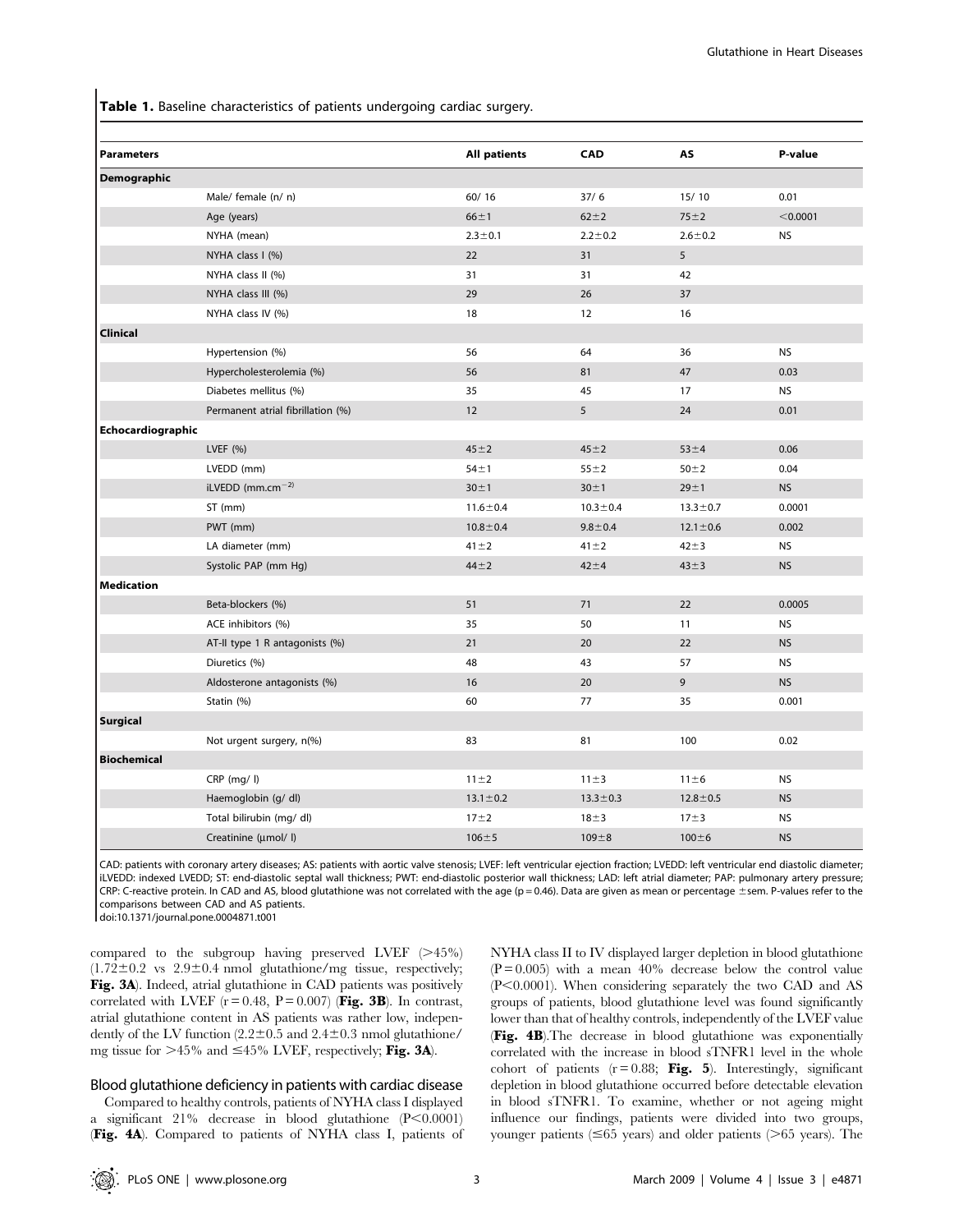

B



Figure 1. Relations between LVEF or blood sTNFR1 level and NYHA class in cardiac patients and healthy controls. The cohort displayed standard relations between functional NYHA class and LVEF (A) or blood sTNFR1 level (B). LVEF: left ventricular ejection fraction. sTNFR1: cleaved extracellular domain of TNFR1. Linear trends P<0.0001. \*P,0.05 vs healthy controls (C). {P,0.05 vs NYHA class I; *{*P,0.05 vs NYHA class II: \$P<0.05 vs NYHA class III. doi:10.1371/journal.pone.0004871.g001

level of blood glutathione was not related with the age of the patients, approaching  $1.5\pm1$  mM in younger patients ( $\leq 65$  years, mean age of  $55\pm1$  years) and  $1.4\pm0.1$  mM in older patients ( $>65$  years, mean age of  $74\pm1$  years). The relation between blood glutathione and sTNFR1 persisted whatever the age of the patients was (Fig. 5).

ROC curve analysis for discriminating NYHA class I–IV patients from healthy controls was done for each sTNFR1 and blood glutathione marker. The optimal cut-off value of sTNFR1 level was 0.33 ng/ml with an AUROC-95%CI: 0.95 [0.9–1], a sensitivity of 85.5% and a specificity of 100%. The optimal cut-off value of blood glutathione level was 1.835 mM with an AUROC-95%CI: 0.94 [0.89–0.99], a sensitivity of 81.5% and a specificity of



Figure 2. Relation between atrial tissue glutathione content and NYHA class in cardiac patients. Atrial tissue glutathione content was significantly decreased in symptomatic patients of NYHA class IV compared to asymptomatic patients of NYHA class I. \*P<0.05 vs NYHA class I.

doi:10.1371/journal.pone.0004871.g002

100%. Using these thresholds, the composite index {glutathione<1.835 mM or sTNFR1 $\geq$ 0.33 nmol/ml} vs {glutathio $ne \ge 1.835$  mM and sTNFR1<0.33 nmol/ml} discriminated between patients and controls with an improved sensitivity of 88.7% and a conserved 100% specificity. This result confirms the complementarity between both markers for discriminating patients from healthy controls. In fact, blood glutathione decrease allowed identification of NYHA class I patients from controls, whereas a large increase in blood sTNFR1 characterized patients of NYHA class IV.

## **Discussion**

The new findings of our study are twofold. Firstly, asymptomatic patients of NYHA I class display significantly deficiency in blood glutathione level compared to healthy controls. Blood glutathione deficiency worsens in patients of NYHA class II to IV in relation to blood sTNFR1 elevation, a marker of heart failure. Secondly, glutathione content in the atrial tissue is diminished by 58% in NYHA class IV patients compared to NYHA class I patients, and the degree of its decrease in CAD patients correlates with LVEF decline.

To our knowledge, our study is the first to show that blood glutathione deficiency correlates with the severity of heart failure symptoms in patients. Oxidative stress is a recognized contributor to heart failure progression [29,30], and previous studies have pointed out changes in the redox status of glutathione in the failing heart. However, they have overlooked a possible deficiency in total glutathione content [31]. The originality of the present study was to investigate this issue in a context of identifying a possible marker of cardiac disease severity with possible implication in clinical stratification.

sTNF and its receptors sTNFR1 and sTNFR2 are proinflammatory molecules, the blood levels of which are associated with oxidative stress and are predictive of heart failure adverse outcomes [4,6,9,11]. In keeping with previous reports, we observe a progressive increase in blood sTNFR1 level with increasing NYHA class in our patients. Blood sTNFR1 was inversely and exponentially correlated with blood glutathione, illustrating the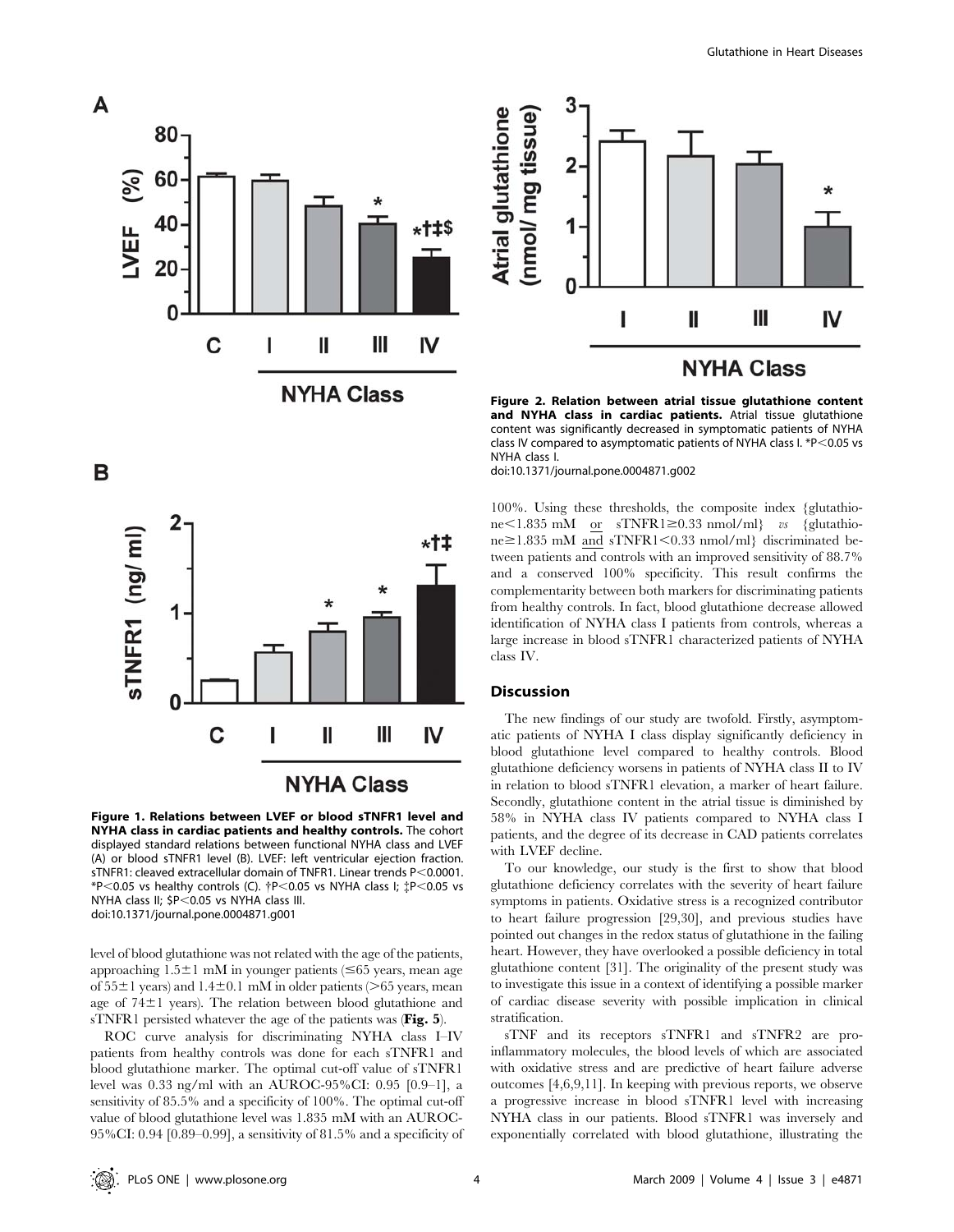

glutathione deficiency fuels a vicious TNF/ sTNFR1/ oxidative stress/ neutral sphingomyelinase/ apoptosis cycle [18,19,34–36]. Accordingly, early deficiency in systemic glutathione is likely to contribute to the progression of the cardiac disease.



C

Figure 4. Blood glutathione level in cardiac patients and in the

CAD

We have previously reported that LV of patients with end-stage cardiomyopathies, undergoing orthotopic heart transplant or ventricular assist device, is depleted by 54% in gluthatione compared to control LV [19]. In the present study, we have used atrial appendage as a surrogate for LV tissue. We recognize that atrium does not undergo same physiological requests and stresses as the LV. However, atrial appendage is accessible in patients with a large range of symptoms and with different cardiac diseases. Interestingly atrial glutathione content is depleted by 58% in NYHA class IV patients compared with NYHA class I patients, which is a drop similar to that found in end-stage failing LV. A previous study has also reported that hemodynamic impairment in both right and left ventricles of patients with heart failure subsequent to myocardial infarction correlates with a decrease in glutathione antioxidant efficiency [31]. Accordingly in the present study, LVEF decline is associated with atrial glutathione deficiency

CAD patients. In contrast, atrial glutathione was rather low in AS patients, independently of the LVEF value. \*P<0.05 vs LVEF>45%. (B) In CAD patients, atrial tissue glutathione content correlated significantly with the LVEF value ( $r = 0.45$ ,  $P = 0.006$ ).

LVEF  $(%)$ Figure 3. Atrial tissue glutathione content in patients with coronary artery diseases (CAD) or aortic stenosis (AS), according to preserved LVEF  $(>45%)$  or depressed LVEF  $( \leq$ 45%). Patients with permanent atrial fibrillation were excluded. (A) Deficiency in atrial tissue glutathione was related to LV dysfunction in

early decrease in systemic glutathione in the course of the cardiac disease. One may also note that deficiency in systemic glutathione in cardiac patients occurs well before the drop in cardiac tissue glutathione. Several studies provide evidence for a close relationship between blood glutathione decrease and the pathogenesis of different inflammatory chronic diseases [22,32]. In fact, systemic glutathione provides many tissues in the body, and its deficiency is likely to affect vital functions including resistance to oxidative stress, mitochondrial function and integrity, immune response and cell survival [33]. In the cardiac myocyte,

doi:10.1371/journal.pone.0004871.g003

A

Atrial glutathione nmol/mg tissue)

B

4

3

 $2 -$ 

 $1 -$ 

0



 $\exists$ FEVG > 45%

 $FEVG \leq 45\%$ 

∗

CAD

AS



A

B

**Blood glutathione** 

(mM)

Ω

 $\mathbf{r}$ 

**AS** 

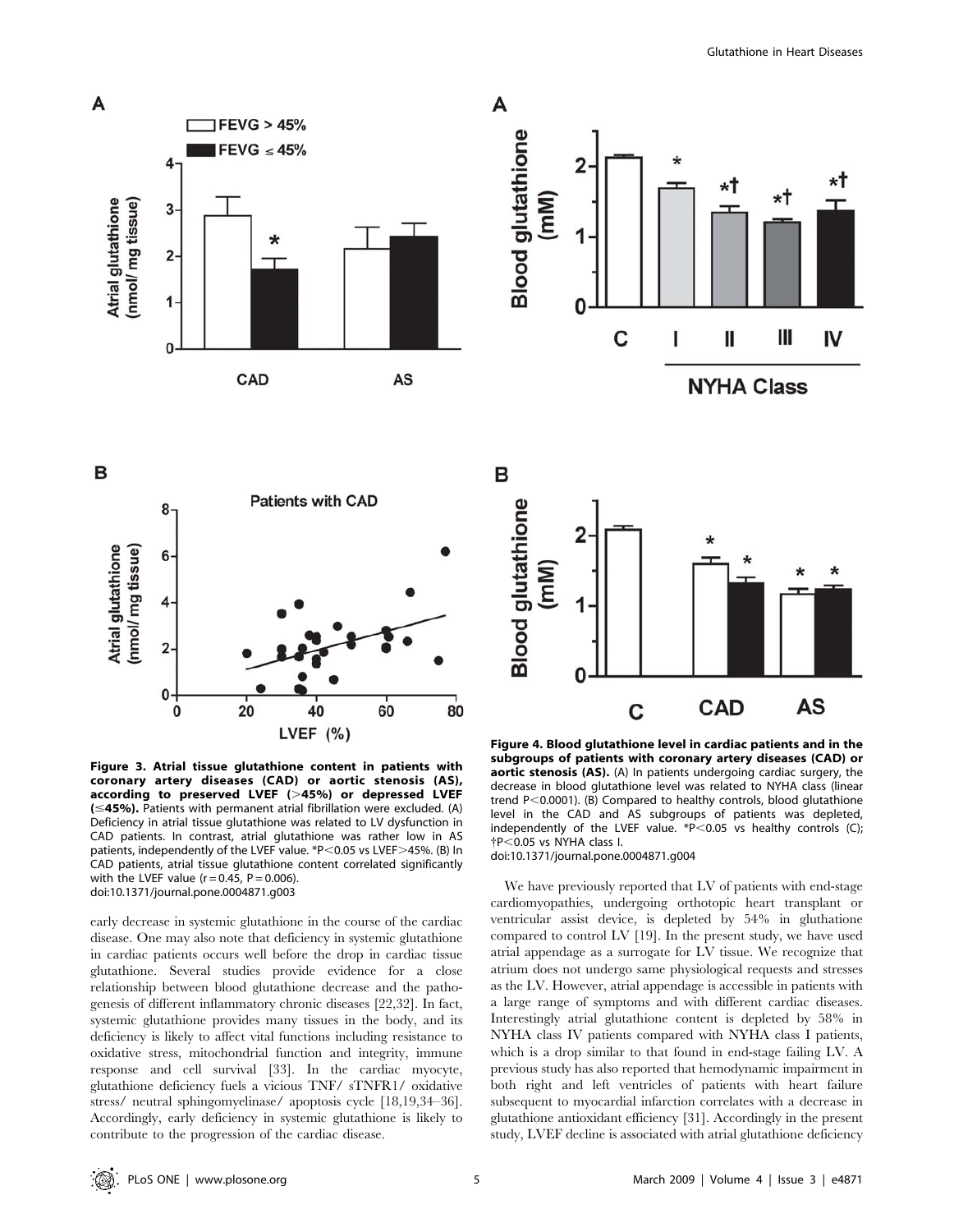

Figure 5. Correlation between blood glutathione and blood sTNFR1 levels in cardiac patients and healthy controls. Blood glutathione level decrease was exponentially correlated with elevation in blood sTNFR1 level in the whole cohort of patients ( $r = 0.88$ ). Open squares: controls; open circles: younger patients  $\leq 65$  years (mean age =  $55\pm1$  years; r = 0.88); closed circles: older patients > 65 years (mean age = 74 $\pm$ 1 years; r = 0.87). doi:10.1371/journal.pone.0004871.g005

in CAD patients  $(r = 0.45; P = 0.006)$ . In contrast, AS patients display equal atrial glutathione content, independently of the LVEF value. Indeed, the latter experience early LV remodelling related to increased intra-cardiac pressures and without marked LVEF decline. Finally, in agreement with the previous observation made by Carnes et al. [28], we found a 50% decrease in atrial glutathione content in patients with permanent atrial fibrillation compared to other patients with sinus rhythm, which is also consistent with the decreased incidence of postoperative atrial fibrillation observed after intravenous supplementation with the

## References

- 1. McCullough PA, Philbin EF, Spertus JA, Kaatz S, Sandberg KR, et al. (2002) Confirmation of a heart failure epidemic: findings from the Resource Utilization Among Congestive Heart Failure (REACH) study. J Am Coll Cardiol 39: 60–69.
- 2. Cleland JG, Swedberg K, Follath F, Komajda M, Cohen-Solal A, et al. (2003) The EuroHeart Failure survey programme– a survey on the quality of care among patients with heart failure in Europe. Part 1: patient characteristics and diagnosis. Eur Heart J 24: 442–463.
- 3. Jourdain P, Jondeau G, Funck F, Gueffet P, Le Helloco A, et al. (2007) Plasma brain natriuretic peptide-guided therapy to improve outcome in heart failure: the STARS-BNP Multicenter Study. J Am Coll Cardiol 49: 1733–1739.
- 4. Ferrari R, Bachetti T, Confortini R, Opasich C, Febo O, et al. (1995) Tumor necrosis factor soluble receptors in patients with various degrees of congestive heart failure. Circulation 92: 1479–1486.
- 5. Nozaki N, Yamaguchi S, Shirakabe M, Nakamura H, Tomoike H (1997) Soluble tumor necrosis factor receptors are elevated in relation to severity of congestive heart failure. Jpn Circ J 61: 657–664.
- 6. Keith M, Geranmayegan A, Sole MJ, Kurian R, Robinson A, et al. (1998) Increased oxidative stress in patients with congestive heart failure. J Am Coll Cardiol 31: 1352–1356.
- 7. Rauchhaus M, Doehner W, Francis DP, Davos C, Kemp M, et al. (2000) Plasma cytokine parameters and mortality in patients with chronic heart failure. Circulation 102: 3060–3067.
- 8. Deswal A, Petersen NJ, Feldman AM, Young JB, White BG, et al. (2001) Cytokines and cytokine receptors in advanced heart failure: an analysis of the cytokine database from the Vesnarinone trial (VEST). Circulation 103: 2055–2059.
- 9. Mann DL (2002) Inflammatory mediators and the failing heart. Past, present, and the foreseeable future. Circ Res 91: 988–998.
- 10. Valgimigli M, Ceconi C, Malagutti P, Merli E, Soukhomovskaia O, et al. (2005) Tumor necrosis factor-alpha receptor 1 is a major predictor of mortality and new-onset heart failure in patients with acute myocardial infarction: the Cytokine-Activation and Long-Term Prognosis in Myocardial Infarction (C-ALPHA) study. Circulation 111: 863–870.

glutathione precursor, N-acetylcysteine (NAC) [37]. Taken together, these results suggest that glutathione deficiency impinges on the whole damaged heart. They also suggest that glutathione supplementation may improve cardiac cell preservation in cardiac diseases, and be a complement to contemporary treatments.

It should be mentioned that the present study is limited by the relatively small cohort size. In addition, although our results provide some evidence that the concomitant use of blood glutathione and blood sTNFR1 tests may improve the sensitivity of cardiac patient diagnostic, further comparison between blood glutathione and biomarkers of heart failure other than sTNFR1, in particular serum BNP peptides, is needed. Indeed, this was not possible in the present study in which only frozen blood samples were available. The present study did not either examine the prognostic impact of blood glutathione.

In conclusion, although further studies are needed to verify the diagnostic and/ or predictive value of blood glutathione in heart failure as a part of a multi marker panel test, this study provides evidence that cardiac and systemic glutathione deficiency is related with the functional status and the structural cardiac abnormalities of patients with cardiac diseases. These data also encourage the development of blood glutathione test as a possible new diagnostic tool for detecting asymptomatic patients with structural cardiac abnormalities.

## Acknowledgments

The authors would like to thank S. Lotersztajn for helpful discussions and G. Guellaën for his permanent support.

#### Author Contributions

Conceived and designed the experiments: TD MK LK PLC JLDR LH CP FP. Performed the experiments: TD MK LK PC PLC FP. Analyzed the data: TD MK LK PC PLC FRT LH CP FP. Contributed reagents/ materials/analysis tools: TD MK PLC JLDR FP. Wrote the paper: TD MK LK FRT LH CP FP.

- 11. Isaac DL (2008) Biomarkers in heart failure management. Curr Opin Cardiol 23: 127–133.
- 12. Maisel A, Hollander JE, Guss D, McCullough P, Nowak R, et al. (2004) Primary results of the Rapid Emergency Department Heart Failure Outpatient Trial (REDHOT). A multicenter study of B-type natriuretic peptide levels, emergency department decision making, and outcomes in patients presenting with shortness of breath. J Am Coll Cardiol 44: 1328–1333.
- 13. Morrow DA, de Lemos JA, Blazing MA, Sabatine MS, Murphy SA, et al. (2005) Prognostic value of serial B-type natriuretic peptide testing during follow-up of patients with unstable coronary artery disease. Jama 294: 2866–2871.
- 14. Nishii M, Inomata T, Takehana H, Naruke T, Yanagisawa T, et al. (2008) Prognostic utility of B-type natriuretic peptide assessment in stable low-risk outpatients with nonischemic cardiomyopathy after decompensated heart failure. J Am Coll Cardiol 51: 2329–2335.
- 15. Pfister R, Scholz M, Wielckens K, Erdmann E, Schneider CA (2004) Use of NT-proBNP in routine testing and comparison to BNP. Eur J Heart Fail 6: 289–293.
- 16. Tang WH, Francis GS, Morrow DA, Newby LK, Cannon CP, et al. (2007) National Academy of Clinical Biochemistry Laboratory Medicine practice guidelines: Clinical utilization of cardiac biomarker testing in heart failure. Circulation 116: e99–109.
- 17. Garvin P, Nilsson L, Carstensen J, Jonasson L, Kristenson M (2008) Circulating matrix metalloproteinase-9 is associated with cardiovascular risk factors in a middle-aged normal population. PLoS ONE 3: e1774.
- 18. Bourraindeloup M, Adamy C, Candiani G, Cailleret M, Bourin MC, et al. (2004) N-acetylcysteine treatment normalizes serum tumor necrosis factor-alpha level and hinders the progression of cardiac injury in hypertensive rats. Circulation 110: 2003–2009.
- 19. Adamy C, Mulder P, Khouzami L, Andrieu-Abadie N, Defer N, et al. (2007) Neutral sphingomyelinase inhibition participates to the benefits of Nacetylcysteine treatment in post-myocardial infarction failing heart rats. J Mol Cell Cardiol 43: 344–353.